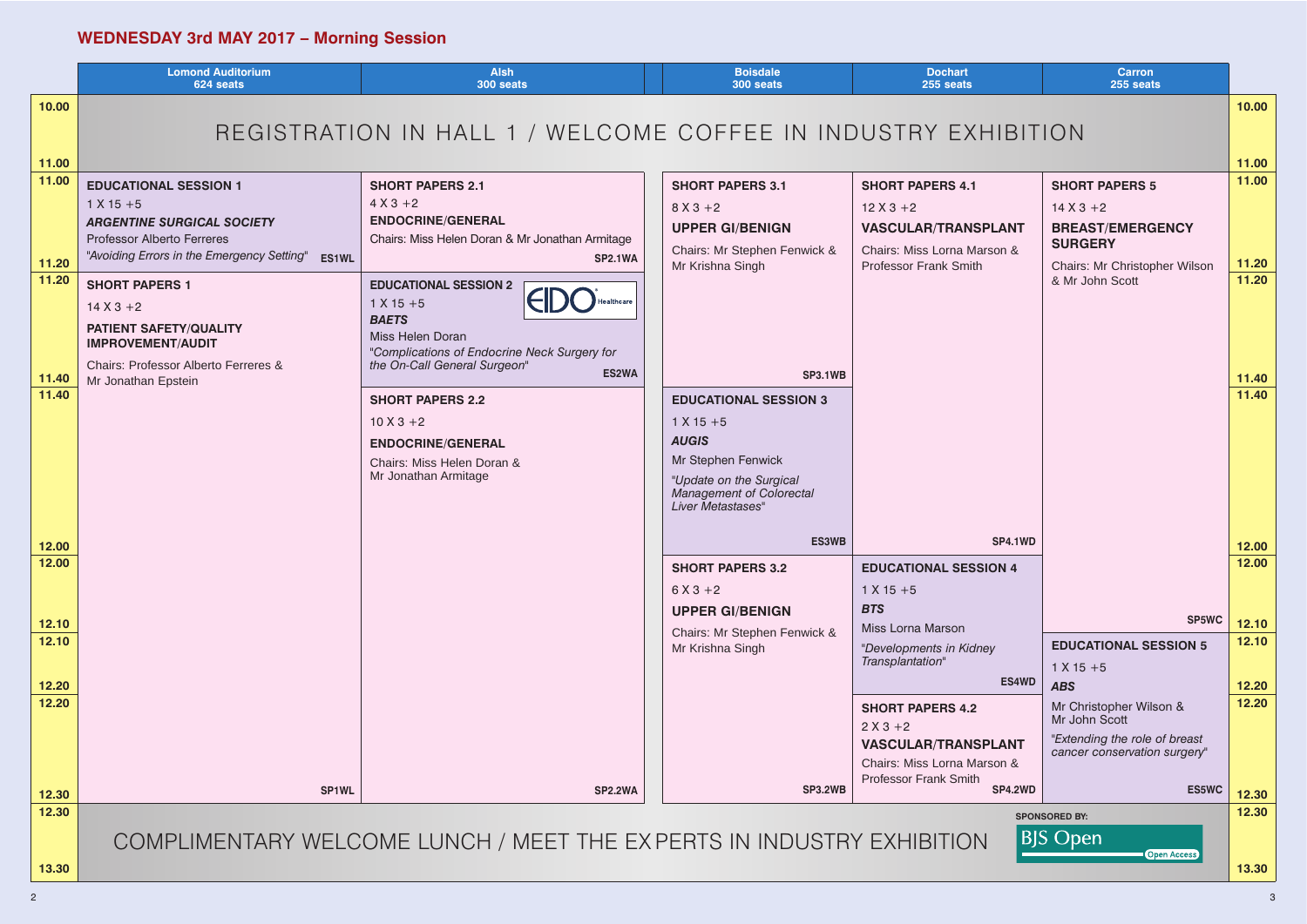### **WEDNESDAY 3rd MAY 2017 – Afternoon Session**

|                         | <b>Lomond Auditorium</b><br>624 seats                                                                                                                                                                                                                                                                                                                                                                                                                                                                                                                                               | <b>Alsh</b><br>300 seats                                                                                                                                                                                                                                                                                                                                                                                                             | <b>Boisdale</b><br>300 seats | <b>Dochart</b><br>255 seats | <b>Carron</b><br>255 seats |                |
|-------------------------|-------------------------------------------------------------------------------------------------------------------------------------------------------------------------------------------------------------------------------------------------------------------------------------------------------------------------------------------------------------------------------------------------------------------------------------------------------------------------------------------------------------------------------------------------------------------------------------|--------------------------------------------------------------------------------------------------------------------------------------------------------------------------------------------------------------------------------------------------------------------------------------------------------------------------------------------------------------------------------------------------------------------------------------|------------------------------|-----------------------------|----------------------------|----------------|
| 13.30<br>13.55          | <b>OFFICIAL OPENING</b><br>Dr Catherine Calderwood<br>"Realising realistic medicine for patient safety"<br><b>OO1WL</b>                                                                                                                                                                                                                                                                                                                                                                                                                                                             | 0505 - Dr Thushan Gooneratne -<br>"Attenuation of skeletal muscle<br>ischemia-reperfusion injury:                                                                                                                                                                                                                                                                                                                                    |                              |                             |                            | 13.30<br>13.55 |
| 13.55<br>14.15          | <b>MOYNIHAN PRIZE PAPERS</b><br>$2 X 7 + 3$<br>Chairs: Professor Rowan Parks &<br><b>MP1WL</b><br>Mr Iain Anderson                                                                                                                                                                                                                                                                                                                                                                                                                                                                  | could insulin be the answer?"<br>Discussant: Professor John<br>Primrose<br>0590 - Mr Robin Blok -<br>"Omentoplasty after                                                                                                                                                                                                                                                                                                             |                              |                             |                            | 13.55<br>14.15 |
| 14.15                   | <b>KEYNOTE LECTURE</b><br><b>BIS</b><br><b>SPONSORED BY BJS</b><br>Mr Mark Gallagher<br>"The Race to Zero -<br>Formula One's Safety Journey"<br><b>BJS1WL</b>                                                                                                                                                                                                                                                                                                                                                                                                                       | abdominoperineal resection for<br>rectal cancer does not reduce<br>perineal wound complications:<br>a Dutch snapshot study."<br>Discussant: Mr Baljit Singh                                                                                                                                                                                                                                                                          |                              |                             |                            | 14.15          |
| 15.00<br>15.00          |                                                                                                                                                                                                                                                                                                                                                                                                                                                                                                                                                                                     |                                                                                                                                                                                                                                                                                                                                                                                                                                      |                              |                             |                            | 15.00<br>15.00 |
|                         |                                                                                                                                                                                                                                                                                                                                                                                                                                                                                                                                                                                     | COFFEE BREAK IN INDUSTRY EXHIBITION                                                                                                                                                                                                                                                                                                                                                                                                  |                              |                             |                            |                |
| 15.30                   |                                                                                                                                                                                                                                                                                                                                                                                                                                                                                                                                                                                     |                                                                                                                                                                                                                                                                                                                                                                                                                                      |                              |                             |                            | 15.30          |
| 15.30                   | <b>SYMPOSIUM 1</b><br><b>Patient Safety and</b><br><b>Improved Surgical</b><br><b>Outcomes</b><br>Chairs: Dr Hilary Sanfey & Professor John Duncan<br>Speakers: Professor Martin Elliott - "Using data to<br>drive patient safety"<br>Mr Simon Paterson-Brown - "Non-technical Skill for<br>surgeons (NOTSS) - Understanding the factors that<br>improve individual surgeon's performance"<br>Mr Craig McIlhenny - "Role of Team Training in<br><b>Improving Surgical Outcomes"</b><br>Mr Manoj Kumar - "Learning from good and bad<br>outcomes: Value of a structured M&M process" | <b>SYMPOSIUM 2</b><br><b>ALS - Laparoscopic Emergency Surgery</b><br>Chairs: Mr Donald Menzies & Mr Peter Sedman<br>Speakers: Mr Sean Woodcock - "Emergency<br>laparoscopic abdominal wall hernia surgery"<br>Mr Simon Dexter - "Emergency Hiatal Surgery"<br>Mr Duff Bruce - "Emergency laparoscopic surgery<br>for bariatric complications for the DGH surgeon"<br>Mr Ian Beckingham - "Emergency Laparoscopic<br>Biliary surgery" |                              |                             |                            | 15.30          |
| 17.00                   | <b>SY1WL</b>                                                                                                                                                                                                                                                                                                                                                                                                                                                                                                                                                                        | SY2WA                                                                                                                                                                                                                                                                                                                                                                                                                                |                              |                             |                            |                |
| 17.00<br>17.30<br>17.30 |                                                                                                                                                                                                                                                                                                                                                                                                                                                                                                                                                                                     | <b>ASGBI AGM</b><br>AGM1WA                                                                                                                                                                                                                                                                                                                                                                                                           |                              |                             |                            | 17.30<br>17.30 |
| 19.15                   |                                                                                                                                                                                                                                                                                                                                                                                                                                                                                                                                                                                     |                                                                                                                                                                                                                                                                                                                                                                                                                                      |                              |                             |                            | 19.15          |
| 19.15                   |                                                                                                                                                                                                                                                                                                                                                                                                                                                                                                                                                                                     |                                                                                                                                                                                                                                                                                                                                                                                                                                      |                              |                             |                            | 19.15          |
|                         |                                                                                                                                                                                                                                                                                                                                                                                                                                                                                                                                                                                     | GALA DINNER AT GLASGOW CITY CHAMBERS                                                                                                                                                                                                                                                                                                                                                                                                 |                              |                             |                            |                |
| <b>LATE</b>             |                                                                                                                                                                                                                                                                                                                                                                                                                                                                                                                                                                                     |                                                                                                                                                                                                                                                                                                                                                                                                                                      |                              |                             |                            | <b>LATE</b>    |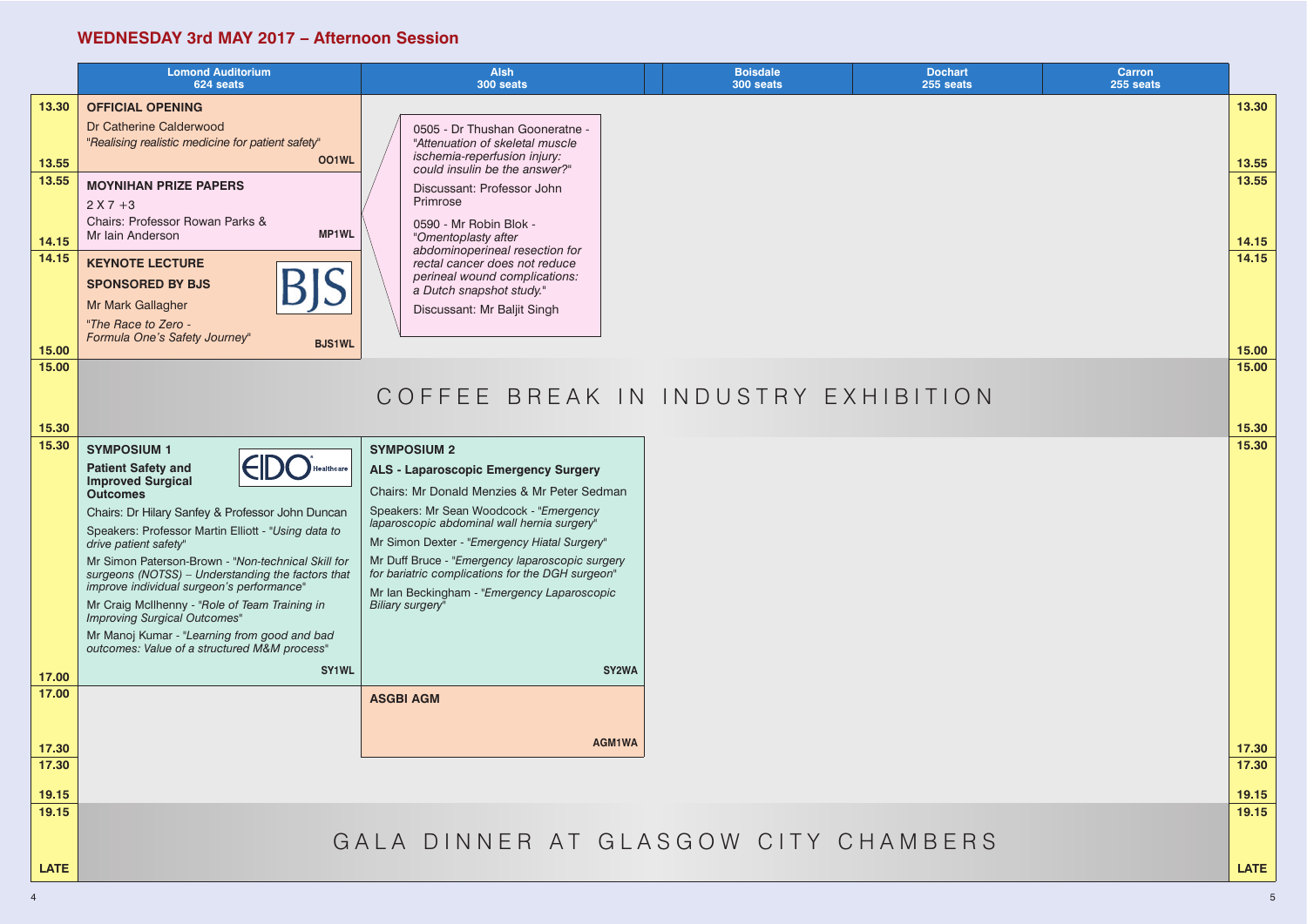# **THURSDAY 4th MAY 2017 – Morning Session**

|                | <b>Lomond Auditorium</b><br>624 seats                                                                                                                     | <b>Alsh</b><br>300 seats                                                                                                                                                                | <b>Boisdale</b><br>300 seats                                                                                                                   | <b>Dochart</b><br>255 seats                                                                                      | <b>Carron</b><br>255 seats                                                                                                      |                |
|----------------|-----------------------------------------------------------------------------------------------------------------------------------------------------------|-----------------------------------------------------------------------------------------------------------------------------------------------------------------------------------------|------------------------------------------------------------------------------------------------------------------------------------------------|------------------------------------------------------------------------------------------------------------------|---------------------------------------------------------------------------------------------------------------------------------|----------------|
| 8.30           |                                                                                                                                                           | REGISTRATION IN HALL 1                                                                                                                                                                  |                                                                                                                                                |                                                                                                                  |                                                                                                                                 | 8.30           |
| 9.00           |                                                                                                                                                           |                                                                                                                                                                                         |                                                                                                                                                |                                                                                                                  |                                                                                                                                 | 9.00           |
| 9.00           | <b>EDUCATIONAL SESSION 6</b><br>$1 X 15 + 5$<br><b>BAETS</b><br>Miss Helen Doran<br>"Complications of Adrenal Surgery for the<br>On-Call General Surgeon" | <b>SHORT PAPERS 7.1</b><br>$4 X 3 + 2$<br><b>HERNIA/SOFT TISSUES</b><br>Chairs: Mr David Sanders &<br>Mr Vasileios Trompetas<br><b>SP7.1TA</b>                                          | <b>SHORT PAPERS 8.1</b><br>$8 X 3 + 2$<br><b>UPPER GI/CANCER</b><br>Chairs: Mr Richard Hardwick &<br>Mr Mark Taylor                            | <b>SHORT PAPERS 9.1</b><br>$12X3+2$<br><b>BREAST/GENERAL</b><br>Chairs: Mr John Scott &<br>Mr Christopher Wilson | <b>SHORT PAPERS 10</b><br>$14 X 3 + 2$<br><b>VASCULAR/TRANSPLANT</b><br>Chairs: Mr Nizam Mamode &<br><b>Miss Frances Mosley</b> | 9.00           |
| 9.20           | ES6TL                                                                                                                                                     |                                                                                                                                                                                         |                                                                                                                                                |                                                                                                                  |                                                                                                                                 | 9.20           |
| 9.20           | <b>SHORT PAPERS 6</b><br>$14 X 3 + 2$<br><b>ENDOCRINE/GENERAL</b><br>Chairs: Mr Mark Lansdown &<br>Professor Wyn Lewis                                    | <b>EDUCATIONAL SESSION 7</b><br>$1 X 15 + 5$<br><b>BHS</b><br><b>Acelity</b><br><b>Mr David Sanders</b><br>"Incisional Hernia - Getting the<br>Right Surgeon to do the Right Operation" |                                                                                                                                                |                                                                                                                  |                                                                                                                                 | 9.20           |
| 9.40           |                                                                                                                                                           | <b>ES7TA</b>                                                                                                                                                                            | <b>SP8.1TB</b>                                                                                                                                 |                                                                                                                  |                                                                                                                                 | 9.40           |
| 9.40           |                                                                                                                                                           | <b>SHORT PAPERS 7.2</b><br>$10 X 3 + 2$<br><b>HERNIA/SOFT TISSUES</b><br>Chairs: Mr David Sanders &<br>Mr Vasileios Trompetas                                                           | <b>EDUCATIONAL SESSION 8</b><br>$1 X 15 + 5$<br><b>AUGIS</b><br><b>Mr Richard Hardwick</b><br>"Latest developments in OG<br>Cancer management" |                                                                                                                  |                                                                                                                                 | 9.40           |
| 10.00          |                                                                                                                                                           |                                                                                                                                                                                         | <b>ES8TB</b>                                                                                                                                   | SP9.1TD                                                                                                          |                                                                                                                                 | 10.00          |
| 10.00<br>10.10 |                                                                                                                                                           |                                                                                                                                                                                         | <b>SHORT PAPERS 8.2</b><br>$6X3 + 2$<br><b>UPPER GI/CANCER</b><br>Chairs: Mr Richard Hardwick &<br>Mr Mark Taylor                              | <b>EDUCATIONAL SESSION 9</b><br>$1 X 15 + 5$<br><b>ABS</b><br>Mr John Scott &<br>Mr Christopher Wilson           | SP10TC                                                                                                                          | 10.00<br>10.10 |
| 10.10          |                                                                                                                                                           |                                                                                                                                                                                         |                                                                                                                                                | "Diagnosis and surgical<br>management of gynaecomastia"                                                          | <b>EDUCATIONAL SESSION 10</b>                                                                                                   | 10.10          |
| 10.20          |                                                                                                                                                           |                                                                                                                                                                                         |                                                                                                                                                | <b>ES9TD</b>                                                                                                     | $1 X 15 + 5$                                                                                                                    | 10.20          |
| 10.20          |                                                                                                                                                           |                                                                                                                                                                                         |                                                                                                                                                | <b>SHORT PAPERS 9.2</b><br>$2 X 3 + 2$<br><b>BREAST/GENERAL</b><br>Chairs: Mr John Scott &                       | <b>BTS</b><br>Mr Nizam Mamode<br>"Robotic Kidney Implantation"                                                                  | 10.20          |
| 10.30          | SP6TL                                                                                                                                                     | <b>SP7.2TA</b>                                                                                                                                                                          | <b>SP8.2TB</b>                                                                                                                                 | Mr Christopher Wilson<br><b>SP9.2TD</b>                                                                          | ES10TC                                                                                                                          | 10.30          |
| 10.30<br>11.00 |                                                                                                                                                           | COFFEE BREAK IN INDUSTRY EXHIBITION                                                                                                                                                     |                                                                                                                                                |                                                                                                                  |                                                                                                                                 | 10.30<br>11.00 |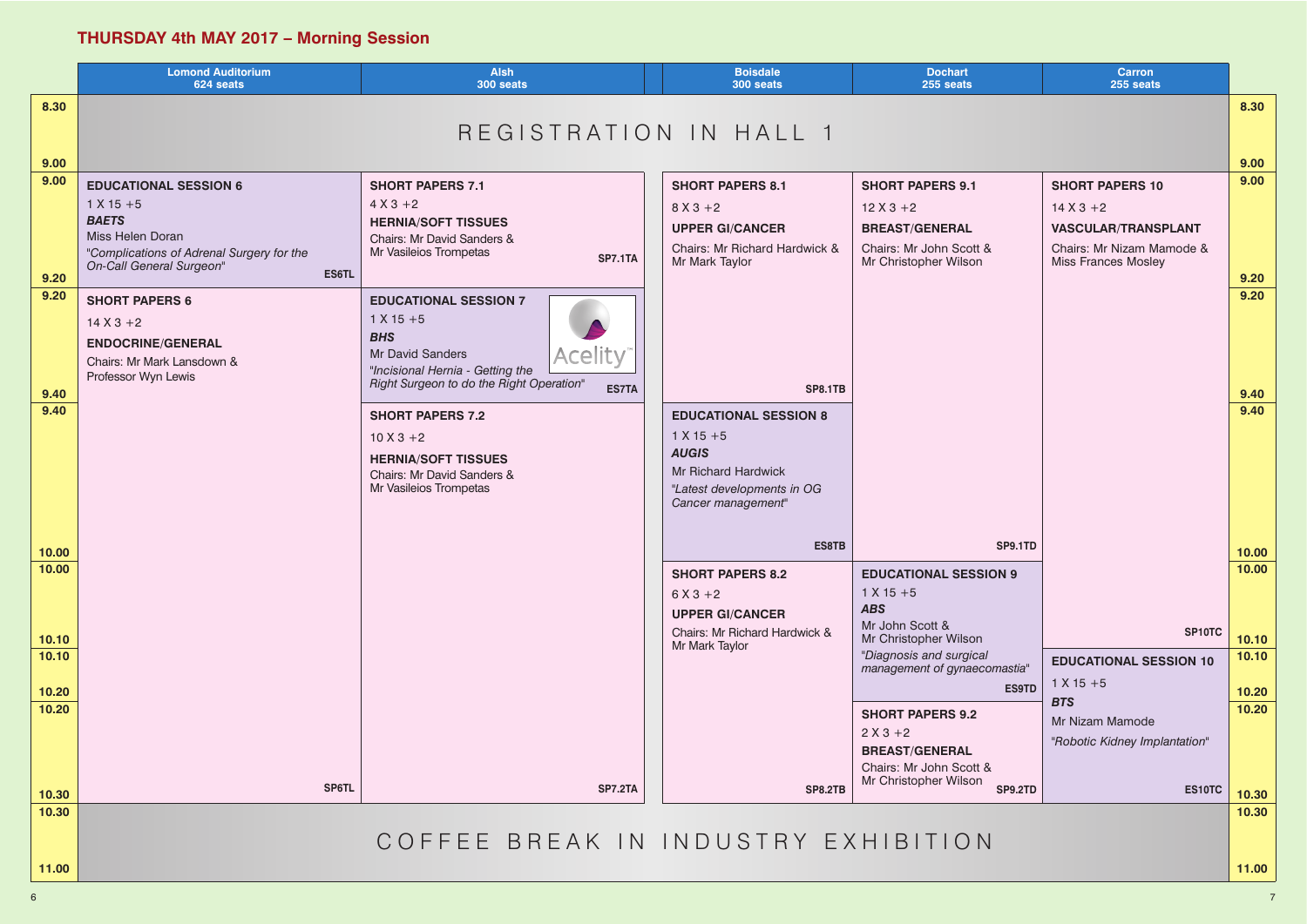#### **THURSDAY 4th MAY 2017 – Middle Session**

|                         | <b>Lomond Auditorium</b><br>624 seats                                                                                                                                                                                                                                                                                                                                                                                                                                                                                                                                                   | <b>Alsh</b><br>300 seats                                                                                                                                                                                                                                                                                                                                                                                                         | <b>Boisdale</b><br>64 seats                                                                                           | <b>Dochart</b><br>255 seats                                                                                                                                                                                                                                                                                                                                                                                | Carron<br>255 seats        |
|-------------------------|-----------------------------------------------------------------------------------------------------------------------------------------------------------------------------------------------------------------------------------------------------------------------------------------------------------------------------------------------------------------------------------------------------------------------------------------------------------------------------------------------------------------------------------------------------------------------------------------|----------------------------------------------------------------------------------------------------------------------------------------------------------------------------------------------------------------------------------------------------------------------------------------------------------------------------------------------------------------------------------------------------------------------------------|-----------------------------------------------------------------------------------------------------------------------|------------------------------------------------------------------------------------------------------------------------------------------------------------------------------------------------------------------------------------------------------------------------------------------------------------------------------------------------------------------------------------------------------------|----------------------------|
| 11.00                   | <b>SYMPOSIUM 3</b><br>Taking the Pain out of EGS - What's good and<br>bad about my service<br>Chair: Mr Iain Anderson<br>Speakers: Miss Lyndsay Pearce - "What training in EGS<br>do trainees want now - results of a national survey?"<br>Mr Nick Symons - "How reliable is your EGS service?"<br>Mr Alex Navarro - "Front door consultants - an<br>evolving story"<br>Mr Chris Deans - "Evening shift and post-take<br>mop-up - good or bad?"<br>Mr Ian Bailey - "Tips for harmony: helping<br>Emergency Surgeons and specialists work together"<br><b>Discussion</b><br><b>SY3TL</b> | <b>SYMPOSIUM 4</b><br><b>CORESS - Safety in Surgery</b><br><b>Chair: Professor Frank Smith</b><br>Speakers:<br>Mr Keith Conradi - "Why is HSIB an important step?"<br>Dr William Harrop-Griffiths - "Never Events and<br>Safety Standards"<br>Dr Jonathan Hynes - "Crew Resource<br>Management (CRM) - Lessons learnt from<br>Aviation"<br>Professor Jonathan Beard - "Team Training for<br><b>Invasive Procedures"</b><br>SY4TA |                                                                                                                       | <b>MILITARY SURGICAL</b><br><b>SOCIETY</b><br>The Influence of War Surgery<br>on Subsequent Civilian<br><b>Practice</b><br><b>Chair: Mr Colin Shieff</b><br>Speakers:<br>Mr Tom Scotland - "Impact of<br>the Great War on the<br><b>Development of Orthopaedic</b><br>Surgery in Britain"<br>Mr J Brian Hamilton - "War and<br><b>Peace - Treatment of Long</b><br><b>Bone Fractures"</b><br><b>MSS1TD</b> |                            |
| 12.30<br>12.30          |                                                                                                                                                                                                                                                                                                                                                                                                                                                                                                                                                                                         |                                                                                                                                                                                                                                                                                                                                                                                                                                  |                                                                                                                       |                                                                                                                                                                                                                                                                                                                                                                                                            |                            |
| 13.30                   | LUNCH / MEET THE EXPERTS IN                                                                                                                                                                                                                                                                                                                                                                                                                                                                                                                                                             |                                                                                                                                                                                                                                                                                                                                                                                                                                  | <b>BJS WORKSHOP:</b><br><b>How to Write a Clinical Paper</b><br>(Closed Session/<br><b>Pre-registration Required)</b> |                                                                                                                                                                                                                                                                                                                                                                                                            | <b>INDUSTRY EXHIBITION</b> |
| 13.30<br>14.00<br>14.00 | <b>ROYAL COLLEGE OF PHYSICIANS AND</b><br><b>SURGEONS OF GLASGOW - MACEWEN</b><br><b>LECTURE</b><br><b>Sir Harry Burns</b><br>"The Biology of Wellbeing"<br><b>RC1TL</b><br><b>MOYNIHAN PRIZE PAPERS</b>                                                                                                                                                                                                                                                                                                                                                                                | 0345 - Mr Adam Frampton -<br>"TGF-Beta Induces miR-100 and<br>miR-125b Promoting EMT and<br>Stemness in Pancreatic Cancer"<br>Discussant: Professor Steve White<br>0519 - Mr Muholan Kanapathy -<br>"Randomised controlled trial<br>investigating the efficacy and<br>mechanism of healing of two                                                                                                                                |                                                                                                                       |                                                                                                                                                                                                                                                                                                                                                                                                            |                            |
|                         | $3 \times 7 + 3$<br>Chairs: Professor Rowan Parks &<br>Mr Iain Anderson<br>MP2TL                                                                                                                                                                                                                                                                                                                                                                                                                                                                                                        | different autologous skin grafts for<br>wound healing (EPIGRAAFT)"<br>Discussant: Professor Arnold Hill<br>0631 - Ms Vanessa Brown -                                                                                                                                                                                                                                                                                             |                                                                                                                       |                                                                                                                                                                                                                                                                                                                                                                                                            |                            |
| 14.30<br>14.30<br>15.00 | <b>ROYAL COLLEGE OF SURGEONS OF</b><br><b>EDINBURGH - SIR ROBERT SHIELDS</b><br><b>LECTURE</b><br>Mr Simon Paterson-Brown<br>"The Surgeon, the Team and Patient Outcomes"<br><b>RC2TL</b>                                                                                                                                                                                                                                                                                                                                                                                               | "Does dietary nitrate<br>supplementation improve<br>performance in cardiopulmonary<br>exercise testing and recovery<br>after surgery in patients with<br>colorectal cancer?"<br>Discussants: Miss Susan Moug                                                                                                                                                                                                                     |                                                                                                                       |                                                                                                                                                                                                                                                                                                                                                                                                            |                            |
| 15.00<br>15.30          | COFFEE BREAK IN                                                                                                                                                                                                                                                                                                                                                                                                                                                                                                                                                                         |                                                                                                                                                                                                                                                                                                                                                                                                                                  | <b>BJS2TB</b>                                                                                                         |                                                                                                                                                                                                                                                                                                                                                                                                            | <b>INDUSTRY EXHIBITION</b> |

|                                                                  | <b>Carron</b><br>255 seats |                         |
|------------------------------------------------------------------|----------------------------|-------------------------|
| <b>Surgery</b><br>'n<br>act of<br>aedic<br><b>Nar</b> and<br>ong |                            | 11.00                   |
| <b>MSS1TD</b>                                                    |                            | 12.30                   |
|                                                                  | TRY EXHIBITION             | 12.30                   |
|                                                                  |                            | 13.30<br>13.30<br>14.00 |
|                                                                  |                            | 14.00                   |
|                                                                  |                            | 14.30<br>14.30<br>15.00 |
|                                                                  |                            | 15.00                   |
|                                                                  | <b>TRY EXHIBITION</b>      | 15.30                   |
|                                                                  |                            |                         |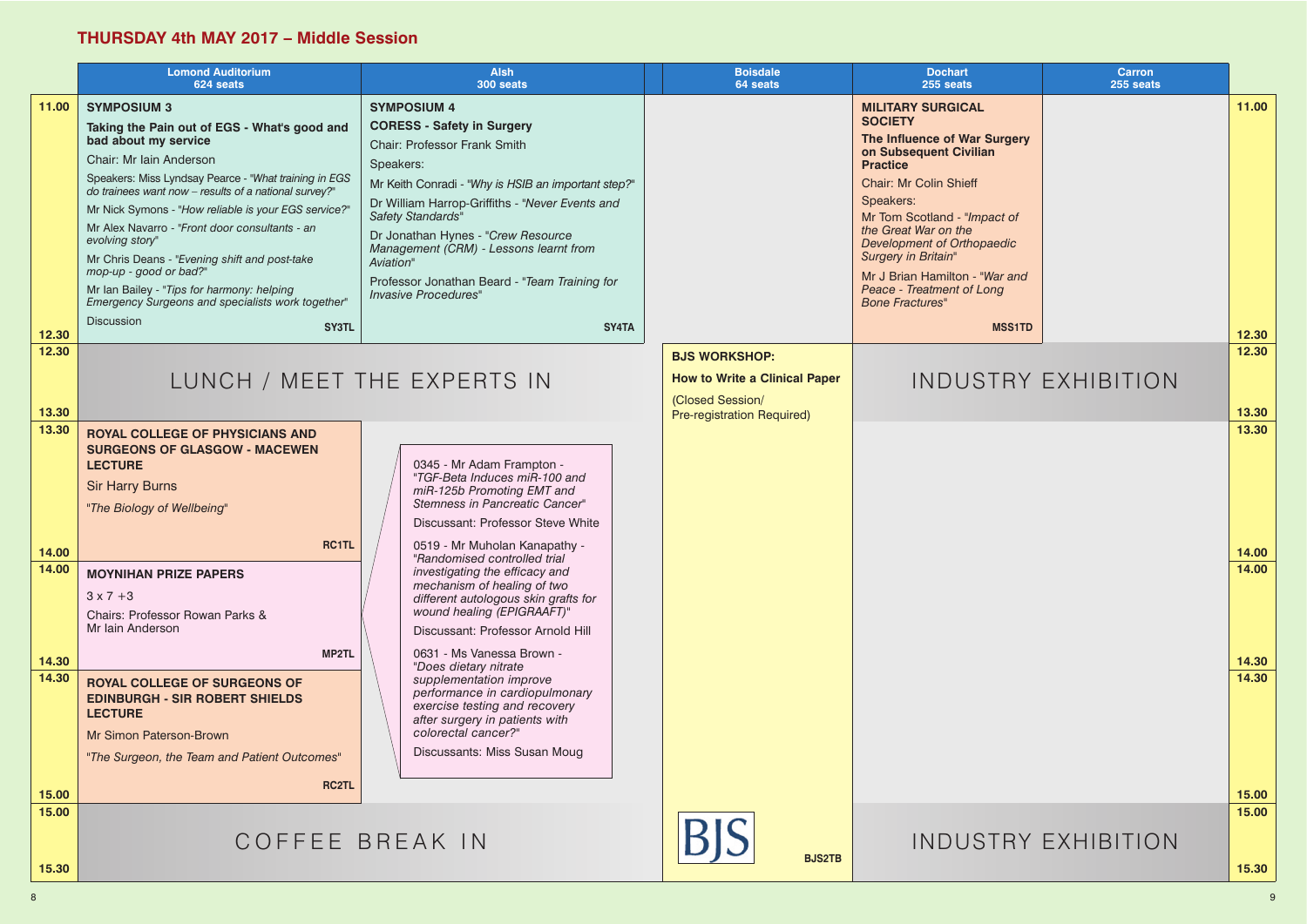### **THURSDAY 4th MAY 2017 – Afternoon Session**

|                         | <b>Lomond Auditorium</b><br>624 seats                                                                                                                                                                                                                                                                                                                                                                                                                                                                                                                                                                                                                                                                                                                                        | <b>Alsh</b><br>300 seats                                                                                                                                                                                                                                                                                                                                                                                                                                                                                                                                                                                                                                                                                                                                                                                                                                                                                                                                                                                                                                                                                                                                                                                                                                                                                                                                                                                                                    | <b>Boisdale</b><br>64 seats                                                                                                                                                                                                                                                                                                                                                                                                                                                                                                                                                                                                                                                                                              | <b>Dochart</b><br>255 seats |  |
|-------------------------|------------------------------------------------------------------------------------------------------------------------------------------------------------------------------------------------------------------------------------------------------------------------------------------------------------------------------------------------------------------------------------------------------------------------------------------------------------------------------------------------------------------------------------------------------------------------------------------------------------------------------------------------------------------------------------------------------------------------------------------------------------------------------|---------------------------------------------------------------------------------------------------------------------------------------------------------------------------------------------------------------------------------------------------------------------------------------------------------------------------------------------------------------------------------------------------------------------------------------------------------------------------------------------------------------------------------------------------------------------------------------------------------------------------------------------------------------------------------------------------------------------------------------------------------------------------------------------------------------------------------------------------------------------------------------------------------------------------------------------------------------------------------------------------------------------------------------------------------------------------------------------------------------------------------------------------------------------------------------------------------------------------------------------------------------------------------------------------------------------------------------------------------------------------------------------------------------------------------------------|--------------------------------------------------------------------------------------------------------------------------------------------------------------------------------------------------------------------------------------------------------------------------------------------------------------------------------------------------------------------------------------------------------------------------------------------------------------------------------------------------------------------------------------------------------------------------------------------------------------------------------------------------------------------------------------------------------------------------|-----------------------------|--|
| 15.30<br>16.00<br>16.00 | <b>SYMPOSIUM 5</b><br><b>NELA: National, Local and Disease Specific</b><br><b>Outcomes</b><br>Chairs: Ms Emma Davies & Mr Iain Anderson<br>Speakers:<br>Ms Sonia Lockwood -<br>"Latest results of patient audit and new<br>organisational audit - have resources or results<br>improved?"<br>Dr Carolyn Johnston -<br>"Making NELA work for you and your patients:<br>local quality improvement"<br><b>Specific disease outcomes -</b><br>do we make the grade?<br>Mr Oliver Peacock - "Small bowel obstruction"<br>Mr Ben Byrne - "Perforated ulcer"<br>Ms Elaine Burns - "Colitis"<br><b>NELA Prize Paper 2017</b><br>0223 - Mr Martin Trotter -<br>"Outcomes following Emergency Laparotomy:<br>Should Frailty be Considered Alongside<br>P-Possum?"<br><b>Discussion</b> | <b>ROYAL COLLEGE OF SURGEONS</b><br><b>OF ENGLAND</b><br><b>HUNTERIAN PROFESSORSHIP LECTURE</b><br><b>Chair: Professor Derek Alderson</b><br>Ms Anita Balakrishnan<br>"Micro-managing the gut: A new role for<br>microRNAs in intestinal adaption"<br><b>RC3TA</b><br><b>SHORT PAPERS OF DISTINCTION</b><br>$3 X 7 + 3$<br>Chairs: Professor Calvin Coffey & Mr Baljit Singh<br>0545 - Professor Angus Watson - "Comparison of stapled<br>haemorrhoidopexy with traditional excisional surgery for<br>haemorrhoidal disease (eTHoS): a pragmatic, multicentre,<br>randomised controlled trial"<br>0665 - Mr Damian Mayo - "Increased use of laparoscopy in<br>emergency general surgery reduces length of in-patient<br>post-operative stay."<br>0119 - Ms Wan Qi Ng - "Diagnostic Accuracy of Procalcitonin<br>As An Early Predictor of Anastomotic Leaks After Colorectal<br>Surgery: A Systemic Review and Meta-analysis"<br>SYLVESTER O'HALLORAN PRIZE PAPERS<br>$3 X 7 + 3$<br>Dr Conor Murphy - "Pathophysiologic gut hormone and bile<br>acid signalling after oesophagectomy: implications for<br>appetite, postprandial hypoglycaemia and nutritional status<br>in survivorship."<br>Dr Joseph McLoughlin - "The use of simple bio markers to<br>predict complications post cardiac surgery"<br>Miss Helen Mohan - "Microsatellite instability is<br>associated with reduced disease specific survival<br>in stage 3 colon cancer" | <b>MEET THE EXPERTS</b><br>Mr John McGregor<br>"The FRCS as part of Brexit to<br>Independent Practice"<br>Mr John Scott<br>"Reducing infections in implant<br>based breast reconstructions"<br>Miss Helen Doran &<br>Mr Mark Lansdown<br>"Adrenal/Parathyroid Surgery"<br>Mr Nizam Mamode<br>"Transplanting children with no<br>aorta or IVC"<br><b>Mr David Sanders</b><br>"How to do a sublay incisional<br>hernia repair - questions and<br>answers"<br>Miss Susan Moug &<br>Mr Malcolm West<br>"(My surgeon) tried to make me<br>go to prehab"<br><b>Professor Steve White</b><br>"Robotic surgery applied to<br>HPB"<br><b>Mr Richard Hardwick</b><br>"Endo-vacuum therapy for<br>Upper GI disasters; how to do it" |                             |  |
| 17.00<br>17.00          | SY5TL<br><b>MOYNIHAN TRAVELLING FELLOW REPORT</b><br>Miss Kaji Sritharan                                                                                                                                                                                                                                                                                                                                                                                                                                                                                                                                                                                                                                                                                                     | SD1TA<br><b>STARSurg</b><br>Mr Aditya Borakati                                                                                                                                                                                                                                                                                                                                                                                                                                                                                                                                                                                                                                                                                                                                                                                                                                                                                                                                                                                                                                                                                                                                                                                                                                                                                                                                                                                              | ME1TB                                                                                                                                                                                                                                                                                                                                                                                                                                                                                                                                                                                                                                                                                                                    |                             |  |
| 17.15                   | MF1TL                                                                                                                                                                                                                                                                                                                                                                                                                                                                                                                                                                                                                                                                                                                                                                        | "Outcomes After Kidney Injury in Surgery"<br><b>SS1TA</b>                                                                                                                                                                                                                                                                                                                                                                                                                                                                                                                                                                                                                                                                                                                                                                                                                                                                                                                                                                                                                                                                                                                                                                                                                                                                                                                                                                                   |                                                                                                                                                                                                                                                                                                                                                                                                                                                                                                                                                                                                                                                                                                                          |                             |  |
| 17.15<br>18.00          | <b>HOT TOPIC</b><br>Mr Rob Quick, HCSA<br>"The hospital clinician - just another cog in the wheel<br>or the diamond in the mechanism?"<br><b>HT1TL</b>                                                                                                                                                                                                                                                                                                                                                                                                                                                                                                                                                                                                                       |                                                                                                                                                                                                                                                                                                                                                                                                                                                                                                                                                                                                                                                                                                                                                                                                                                                                                                                                                                                                                                                                                                                                                                                                                                                                                                                                                                                                                                             |                                                                                                                                                                                                                                                                                                                                                                                                                                                                                                                                                                                                                                                                                                                          |                             |  |
| 18.00<br>19.00          |                                                                                                                                                                                                                                                                                                                                                                                                                                                                                                                                                                                                                                                                                                                                                                              | PRIZE GIVING AND DRINKS RECEPTION IN INDUSTRY EXHIBITION<br>SPONSORED BY ROYAL COLLEGE OF PH YSICIANS AND SURGEONS OF GLASGOW                                                                                                                                                                                                                                                                                                                                                                                                                                                                                                                                                                                                                                                                                                                                                                                                                                                                                                                                                                                                                                                                                                                                                                                                                                                                                                               |                                                                                                                                                                                                                                                                                                                                                                                                                                                                                                                                                                                                                                                                                                                          |                             |  |
| 19.00<br><b>LATE</b>    |                                                                                                                                                                                                                                                                                                                                                                                                                                                                                                                                                                                                                                                                                                                                                                              |                                                                                                                                                                                                                                                                                                                                                                                                                                                                                                                                                                                                                                                                                                                                                                                                                                                                                                                                                                                                                                                                                                                                                                                                                                                                                                                                                                                                                                             | DINE AROUND TOWN                                                                                                                                                                                                                                                                                                                                                                                                                                                                                                                                                                                                                                                                                                         |                             |  |

|                | <b>Carron</b> |                |  |
|----------------|---------------|----------------|--|
|                | 255 seats     |                |  |
|                |               | 15.30          |  |
|                |               | 16.00          |  |
|                |               | 16.00          |  |
|                |               | 17.00<br>17.00 |  |
|                |               | 17.15          |  |
|                |               | 17.15          |  |
|                |               |                |  |
|                |               | 18.00          |  |
| <b>IBITION</b> |               | 18.00<br>19.00 |  |
|                |               | 19.00          |  |
|                |               | <b>LATE</b>    |  |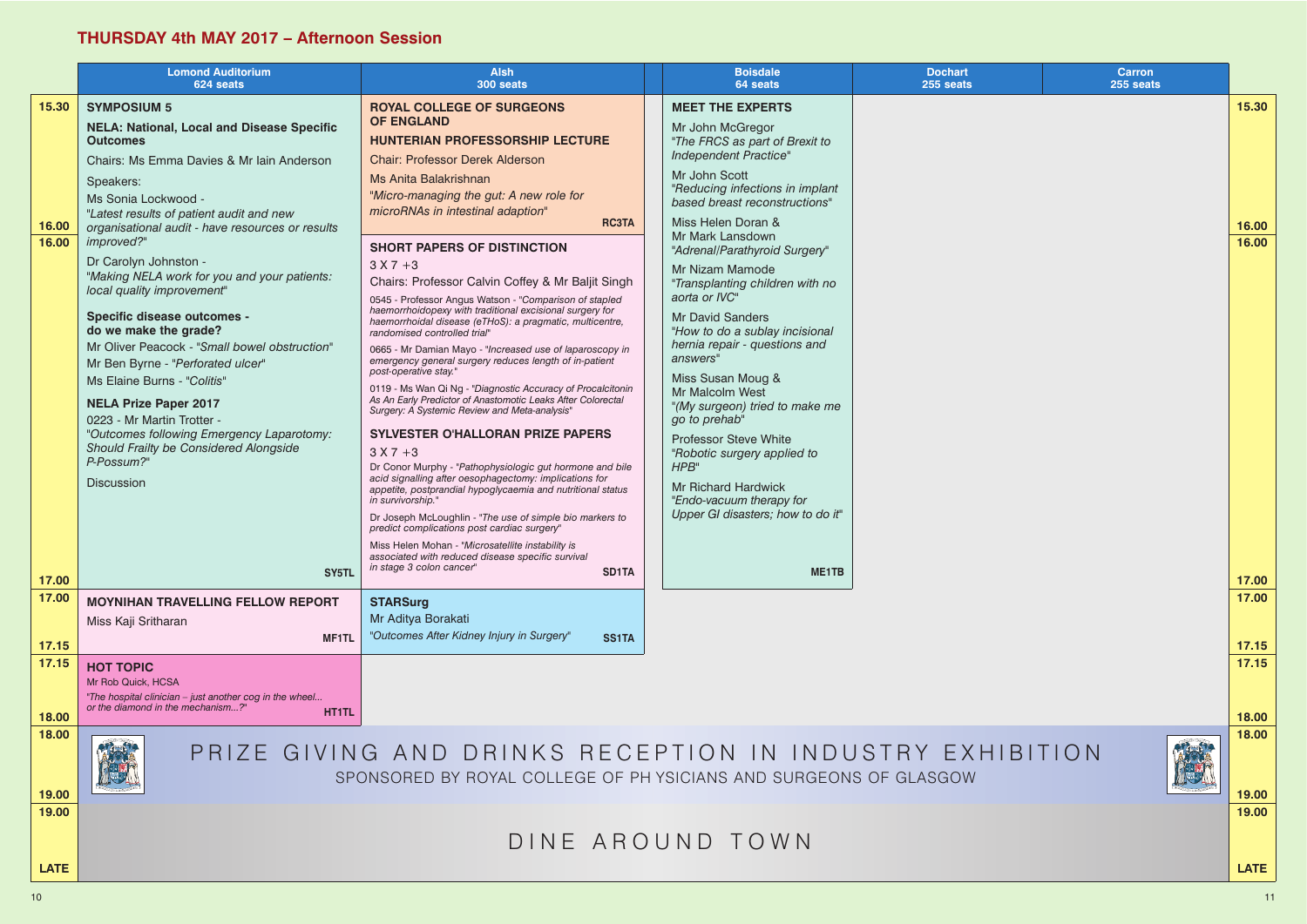# **FRIDAY 5th MAY 2017 – Morning Session**

|       | <b>Lomond Auditorium</b><br>624 seats                                        | <b>Alsh</b><br>300 seats                                        | <b>Boisdale</b><br>300 seats                            | <b>Dochart</b><br>255 seats                         | <b>Carron</b><br>255 seats                                      |       |
|-------|------------------------------------------------------------------------------|-----------------------------------------------------------------|---------------------------------------------------------|-----------------------------------------------------|-----------------------------------------------------------------|-------|
| 8.30  |                                                                              |                                                                 |                                                         |                                                     |                                                                 | 8.30  |
|       |                                                                              | REGISTRATION IN HALL 1                                          |                                                         |                                                     |                                                                 |       |
| 9.00  |                                                                              |                                                                 |                                                         |                                                     |                                                                 | 9.00  |
| 9.00  | <b>EDUCATIONAL SESSION 11</b>                                                | <b>SHORT PAPERS 12.1</b>                                        | <b>SHORT PAPERS 13.1</b>                                | <b>SHORT PAPERS 14.1</b>                            | <b>SHORT PAPERS 15</b>                                          | 9.00  |
|       | $1 X 15 + 5$<br><b>NEW ZEALAND ASSOCIATION OF</b>                            | $4 X 3 + 2$                                                     | $8 X 3 + 2$                                             | $12X3+2$                                            | $14 X 3 + 2$                                                    |       |
|       | <b>GENERAL SURGEONS</b>                                                      | <b>LOWER GI/CANCER</b><br>Chairs: Professor Sandie Thomson &    | <b>LOWER GI/BENIGN</b>                                  | <b>HPB</b>                                          | <b>EMERGENCY SURGERY</b>                                        |       |
|       | Mr Julian Speight<br>"Providing a Generalist Surgical Service"               | Mr Jon Barry                                                    | Chairs: Mr Faheez Mohamed &<br><b>Mr Andrew Renwick</b> | Chairs: Mr Andrew Smith &<br>Mr Robert Adair        | Chairs: Mr Clive Quick &<br>Mr Peter Davis                      |       |
| 9.20  | ES11FL                                                                       | <b>SP12.1FA</b>                                                 |                                                         |                                                     |                                                                 | 9.20  |
| 9.20  | <b>SHORT PAPERS 11</b>                                                       | <b>EDUCATIONAL SESSION 12</b>                                   |                                                         |                                                     |                                                                 | 9.20  |
|       | $14 X 3 + 2$                                                                 | $1 X 15 + 5$<br><b>ASSOCIATION OF SURGEONS OF</b>               |                                                         |                                                     |                                                                 |       |
|       | <b>EDUCATION AND TRAINING</b><br>Chairs: Mr Julian Speight & Mr Alex Navarro | <b>SOUTH AFRICA</b>                                             |                                                         |                                                     |                                                                 |       |
|       |                                                                              | Professor Sandie Thomson<br>"Training in Endoscopy: Pathways to |                                                         |                                                     |                                                                 |       |
| 9.40  |                                                                              | Competency"<br>ES12FA                                           | <b>SP13.1FB</b>                                         |                                                     |                                                                 | 9.40  |
| 9.40  |                                                                              | <b>SHORT PAPERS 12.2</b>                                        | <b>EDUCATIONAL SESSION 13</b>                           |                                                     |                                                                 | 9.40  |
|       |                                                                              | $10 X 3 + 2$                                                    | $1 X 15 + 5$                                            |                                                     |                                                                 |       |
|       |                                                                              | <b>LOWER GI/CANCER</b>                                          | Mr Faheez Mohamed                                       |                                                     |                                                                 |       |
|       |                                                                              | Chairs: Professor Sandie Thomson &<br>Mr Jon Barry              | "Management of Appendix<br>Tumours"                     |                                                     |                                                                 |       |
|       |                                                                              |                                                                 |                                                         |                                                     |                                                                 |       |
| 10.00 |                                                                              |                                                                 | ES13FB                                                  | <b>SP14.1FD</b>                                     |                                                                 | 10.00 |
| 10.00 |                                                                              |                                                                 | <b>SHORT PAPERS 13.2</b>                                | <b>EDUCATIONAL SESSION 14</b>                       |                                                                 | 10.00 |
|       |                                                                              |                                                                 | $6X3+2$                                                 | $1 X 15 + 5$                                        |                                                                 |       |
| 10.10 |                                                                              |                                                                 | <b>LOWER GI/BENIGN</b><br>Chairs: Mr Faheez Mohamed &   | <b>PANCREATIC SOCIETY</b><br>Mr Andrew Smith &      | SP15FC                                                          | 10.10 |
| 10.10 |                                                                              |                                                                 | <b>Mr Andrew Renwick</b>                                | Mr Robert Adair                                     | <b>EDUCATIONAL SESSION 15</b>                                   | 10.10 |
|       |                                                                              |                                                                 |                                                         | "The practical management of<br>acute pancreatitis" | $1 X 15 + 5$                                                    |       |
| 10.20 |                                                                              |                                                                 |                                                         | ES14FD                                              | <b>INTERNATIONAL</b><br><b>DEVELOPMENT COMMITTEE</b>            | 10.20 |
| 10.20 |                                                                              |                                                                 |                                                         | <b>SHORT PAPERS 14.2</b>                            | Mr Clive Quick                                                  | 10.20 |
|       |                                                                              |                                                                 |                                                         | $2 X 3 + 2$<br><b>HPB</b>                           | "Operative surgical standards and                               |       |
|       |                                                                              |                                                                 |                                                         | Chairs: Mr Andrew Smith &                           | self-sustaining anastomosis<br>workshops in Sub-Saharan Africa" |       |
| 10.30 | SP11FL                                                                       | <b>SP12.2FA</b>                                                 | <b>SP13.2FB</b>                                         | Mr Robert Adair<br><b>SP14.2FD</b>                  | ES15FC                                                          | 10.30 |
| 10.30 |                                                                              |                                                                 |                                                         |                                                     |                                                                 | 10.30 |
|       |                                                                              | COFFEE BREAK IN INDUSTRY EXHIBITION                             |                                                         |                                                     |                                                                 |       |
| 11.00 |                                                                              |                                                                 |                                                         |                                                     |                                                                 | 11.00 |